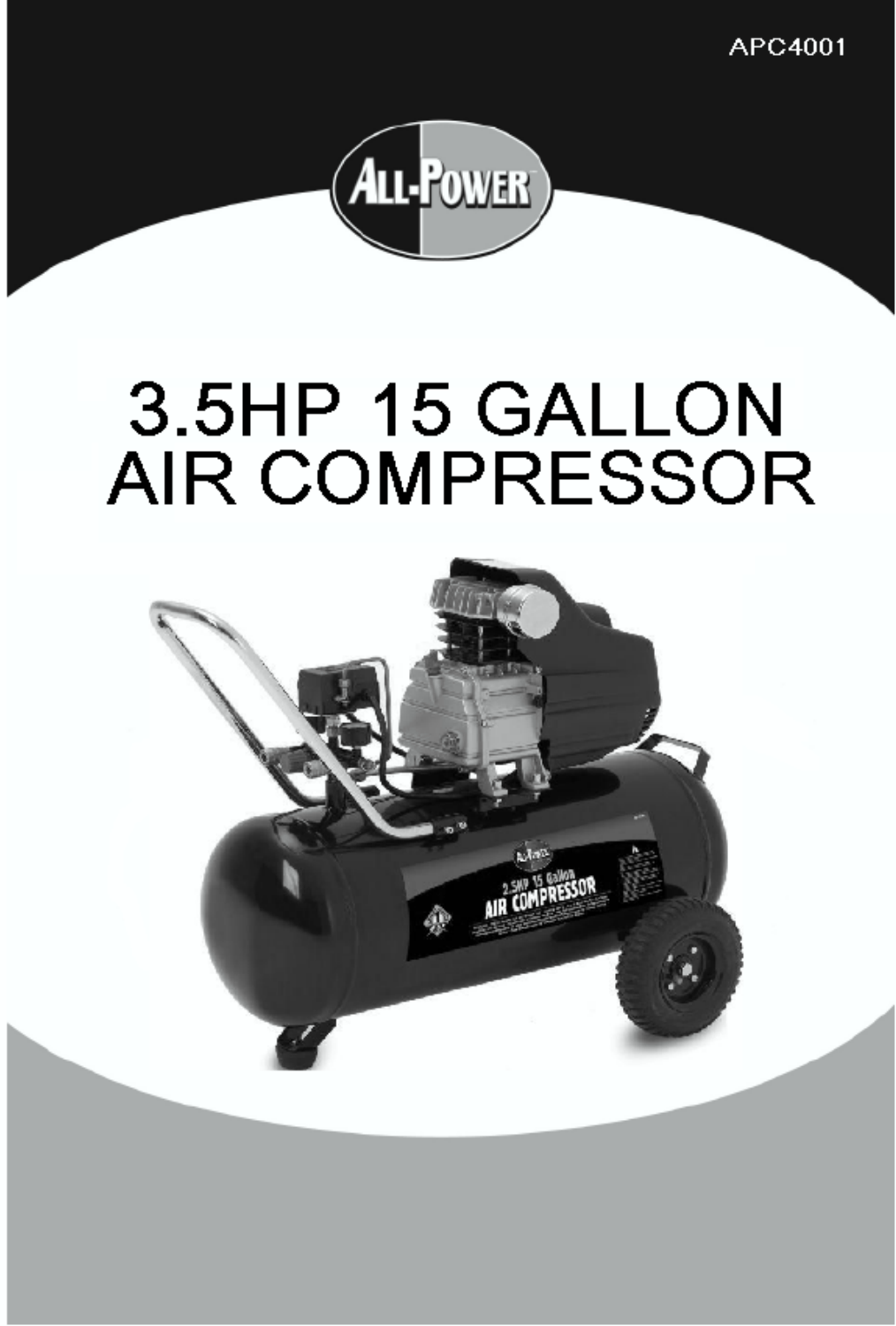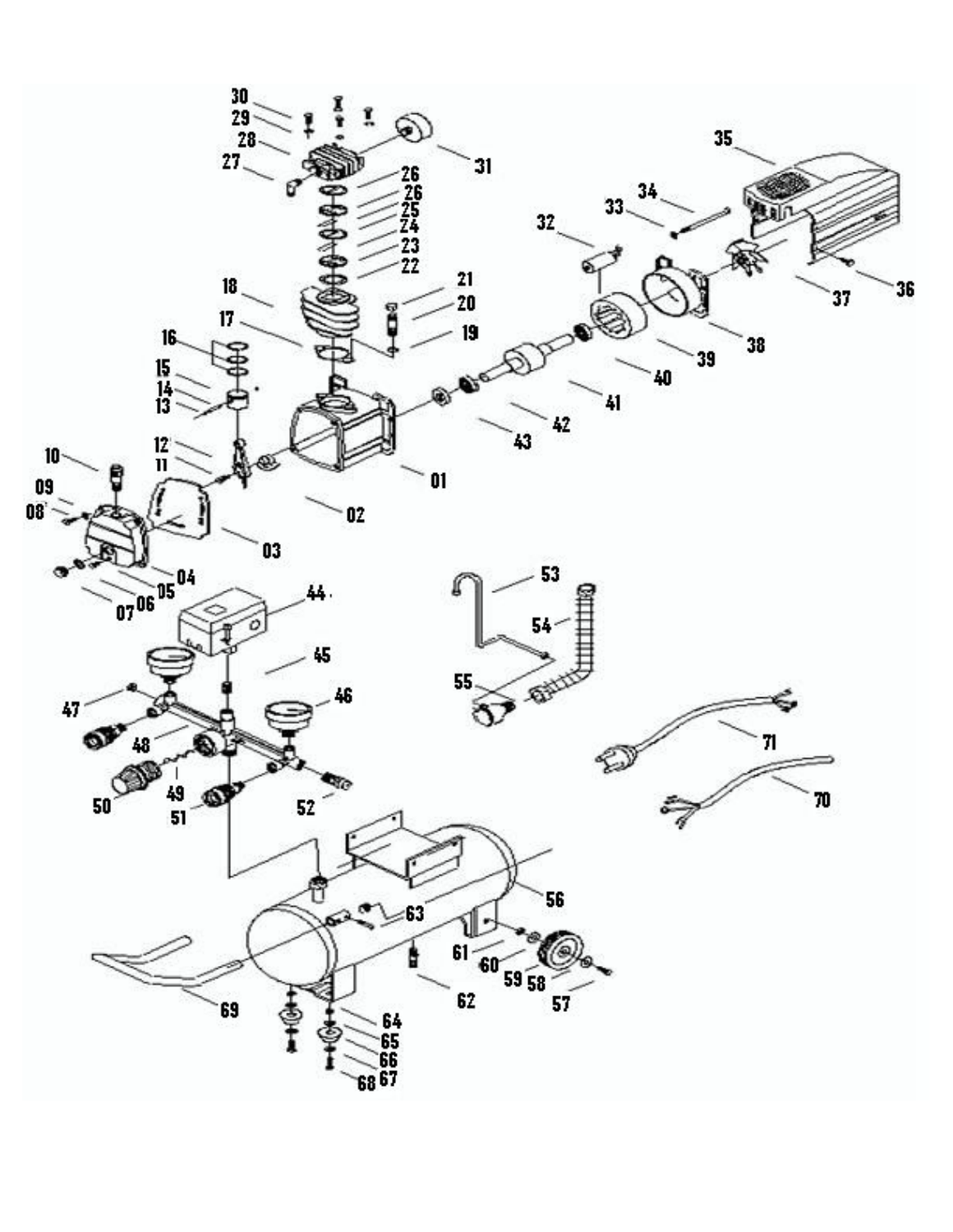| Part Number   | Description               | <b>Whole Sale</b> | Retial                   |
|---------------|---------------------------|-------------------|--------------------------|
| APC4001-07-JD | Oil Glass                 | \$4.00            | \$7.00                   |
| APC4001-08-JD | <b>Bolt</b>               | \$0.75            | \$1.50                   |
| APC4001-09-JD | Spring                    | \$0.75            | \$1.50                   |
| APC4001-10-JD | <b>Breather</b>           | \$1.75            | \$3                      |
| APC4001-11-JD | <b>Bolt</b>               | <b>Not Avail</b>  | <b>Not Avail</b>         |
| APC4001-12-JD | <b>Connecting Rod</b>     | <b>Not Avail</b>  | <b>Not Avail</b>         |
| APC4001-13-JD | <b>Circlip</b>            | <b>Not Avail</b>  | <b>Not Avail</b>         |
| APC4001-14-JD | <b>Piston Pin</b>         | <b>Not Avail</b>  | <b>Not Avail</b>         |
| APC4001-15-JD | Piston                    | <b>Not Avail</b>  | <b>Not Avail</b>         |
| APC4001-16-JD | <b>Piston Ring</b>        | <b>Not Avail</b>  | <b>Not Avail</b>         |
| APC4001-17-JD | Gasket                    | <b>Not Avail</b>  | <b>Not Avail</b>         |
| APC4001-18-JD | Cylinder                  | <b>Not Avail</b>  | <b>Not Avail</b>         |
| APC4001-19-JD | <b>Spring</b>             | <b>Not Avail</b>  | <b>Not Avail</b>         |
| APC4001-20-JD | <b>Screw</b>              | <b>Not Avail</b>  | <b>Not Avail</b>         |
| APC4001-21-JD | <b>Nut</b>                | <b>Not Avail</b>  | <b>Not Avail</b>         |
| APC4001-22-JD | <b>Valve Gasket</b>       | <b>Not Avail</b>  | <b>Not Avail</b>         |
| APC4001-23-JD | Valve                     | <b>Not Avail</b>  | <b>Not Avail</b>         |
| APC4001-24-JD | <b>Valve Plate</b>        | <b>Not Avail</b>  | <b>Not Avail</b>         |
| APC4001-25-JD | Gasket                    | <b>Not Avail</b>  | <b>Not Avail</b>         |
| APC4001-26-JD | <b>Head Gasket</b>        | <b>Not Avail</b>  | <b>Not Avail</b>         |
| APC4001-27-JD | <b>Elbow Exhaust</b>      | \$4.00            | \$7.50                   |
| APC4001-28-JD | <b>Cylinder Head</b>      | <b>Not Avail</b>  | <b>Not Avail</b>         |
| APC4001-29-JD | Spring                    | \$0.75            | \$1.50                   |
| APC4001-30-JD | <b>Bolt</b>               | \$0.75            | \$1.50                   |
| APC4001-31-JD | Air Filter                | \$4.00            | \$7.50                   |
| APC4001-32-JD | Capacitance               | \$16.00           | \$20.00                  |
| APC4001-33-JD | Spring                    | \$0.75            | \$1.50                   |
| APC4001-34-JD | <b>Bolt</b>               | \$0.75            | \$1.50                   |
| APC4001-35-JD | Cover                     | \$6.50            | \$10.00                  |
| APC4001-36-JD | <b>Bolt</b>               | \$0.75            | \$1.50                   |
| APC4001-37-JD | Fan                       | <b>Not Avail</b>  | <b>Not Avail</b>         |
| APC4001-38-JD | <b>Rear Bearing Crank</b> | <b>Not Avail</b>  | <b>Not Avail</b>         |
| APC4001-39-JD | <b>Stator</b>             | <b>Not Avail</b>  | <b>Not Avail</b>         |
| APC4001-40-JD | <b>Bearing</b>            | <b>Not Avail</b>  | <b>Not Avail</b>         |
| APC4001-41-JD | Rotator                   | <b>Not Avail</b>  | <b>Not Avail</b>         |
| APC4001-42-JD | <b>Bearing</b>            | <b>Not Avail</b>  | <b>Not Avail</b>         |
| APC4001-43-JD | <b>Oil Seal</b>           | <b>Not Avail</b>  | <b>Not Avail</b>         |
| APC4001-44-JD | Pressure Switch           | \$14.00           | \$18.00                  |
| APC4001-45-JD | <b>Connect</b>            |                   | Comes With APC4001-44-JD |
| APC4001-46-JD | Pressure Guage            | \$3.00            | \$5.00                   |
| APC4001-47-JD | <b>BOlt</b>               | \$0.75            | \$1.50                   |
| APC4001-48-JD | Support                   | \$12.00           | \$15.00                  |